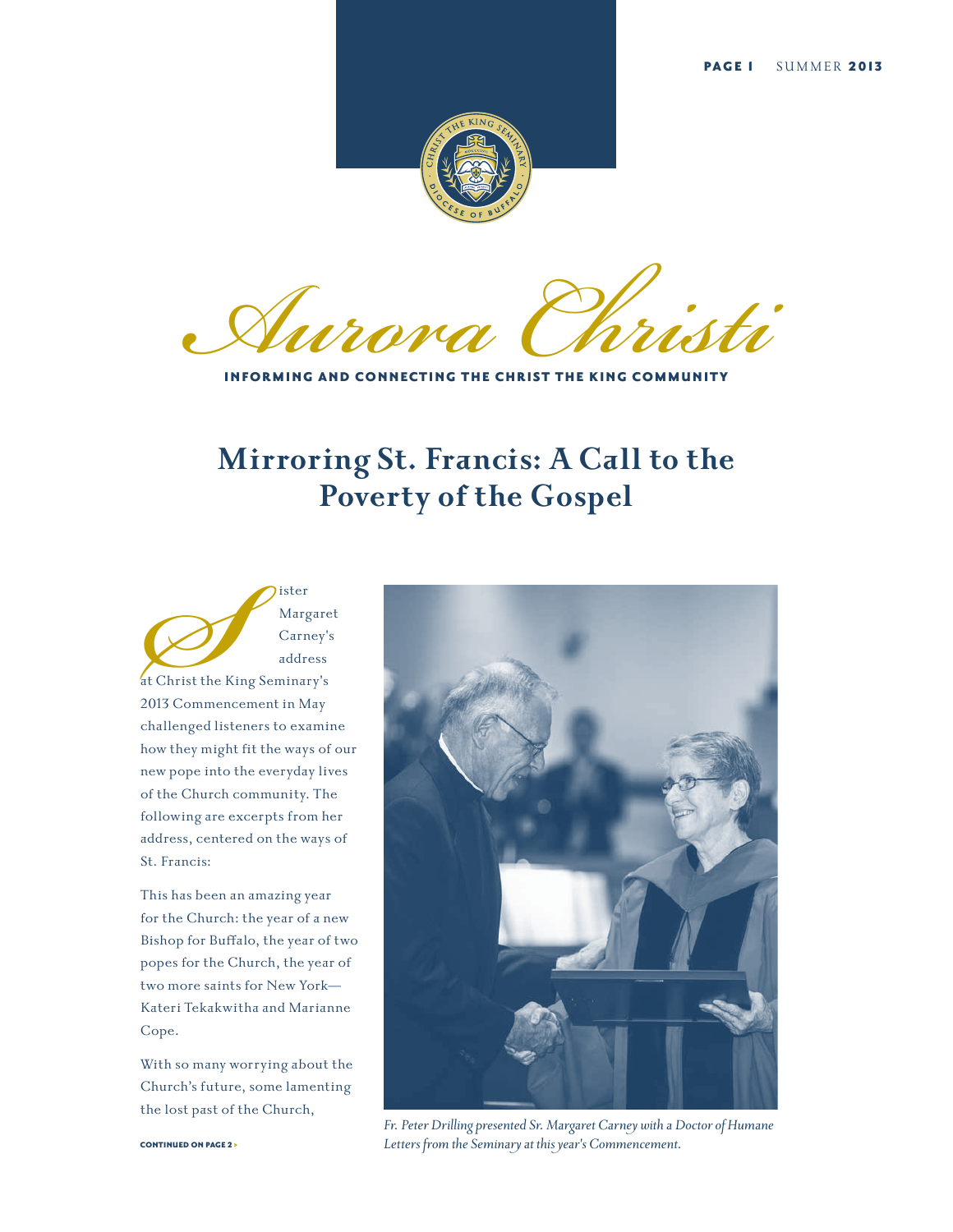### < CONTINUED FROM PAGE 1 Mirroring St. Francis

let's take time tonight to celebrate the Church in the *present tense*. And the present tense now

*The poverty of Francis is radical on every level. Taking him seriously trying to walk with him—is not for the faint of heart.*

includes these graduates of Christ the King Seminary ready, especially able, and graciously willing to enter fully into ministry.

Is ours an institution grappling with heartwrenching difficulties? It sure is. Can we make a long list of problems facing contemporary Catholics that sounds like a catalog from the Book of Job? Yes, we can. But tonight let's catch ourselves in the act of



*Fr. John Stanton graduated with a Master of Divinity from the Seminary this May. Ordained by Bishop Malone in June, he currently serves as a parochial vicar at Our Lady of Victory Parish.*

happiness in our belonging here. Dare we imagine that we are called not only to be baptized into Christ's death, but that even now, we ascend into his joy as we live our creed, practice our commitments? And how might the desire for new faith and hope be galvanized by a Pope who decided to be a new Francis? This is the theme I would like to dwell upon for a few minutes tonight.

The response to our new pontiff's choice of name was immediate. Commentators spoke of the joy of Italians for whom Francis is not only a patron but a beloved and heroic figure of history. Many immediately seized

upon popular descriptions of what this might mean since Francis is known for simplicity, humility, joy, peace. Pope Francis himself described it as an inspiration coming with the admonition to "not forget the poor." The world at large seemed to delight in a name which is recognized and has great meaning well beyond the Catholic world and in inter-faith circles.

It is amazing and comforting to see Pope Francis continue to surprise us with actions that echo the saint of Assisi: washing the feet of young addicts on Holy Thursday, living in a simple apartment at Casa Santa Marta, making his

own phone calls and paying his bills. Is he a "new kind of fool" for the Gospel as Francis called himself quite often? Is he deliberately keeping us on the edge of our seats wondering what he will do next? Is he "mixing it up" so that when he calls upon us for dramatic response, we will be ready? And… can you imagine the poor Swiss Guards trying to protect this man who will not stay put?

There is a bit of springtime wafting through the church. Not that our previous papacies were winter events. But our previous pontiffs had grown old and frail and seemingly removed from the robust physical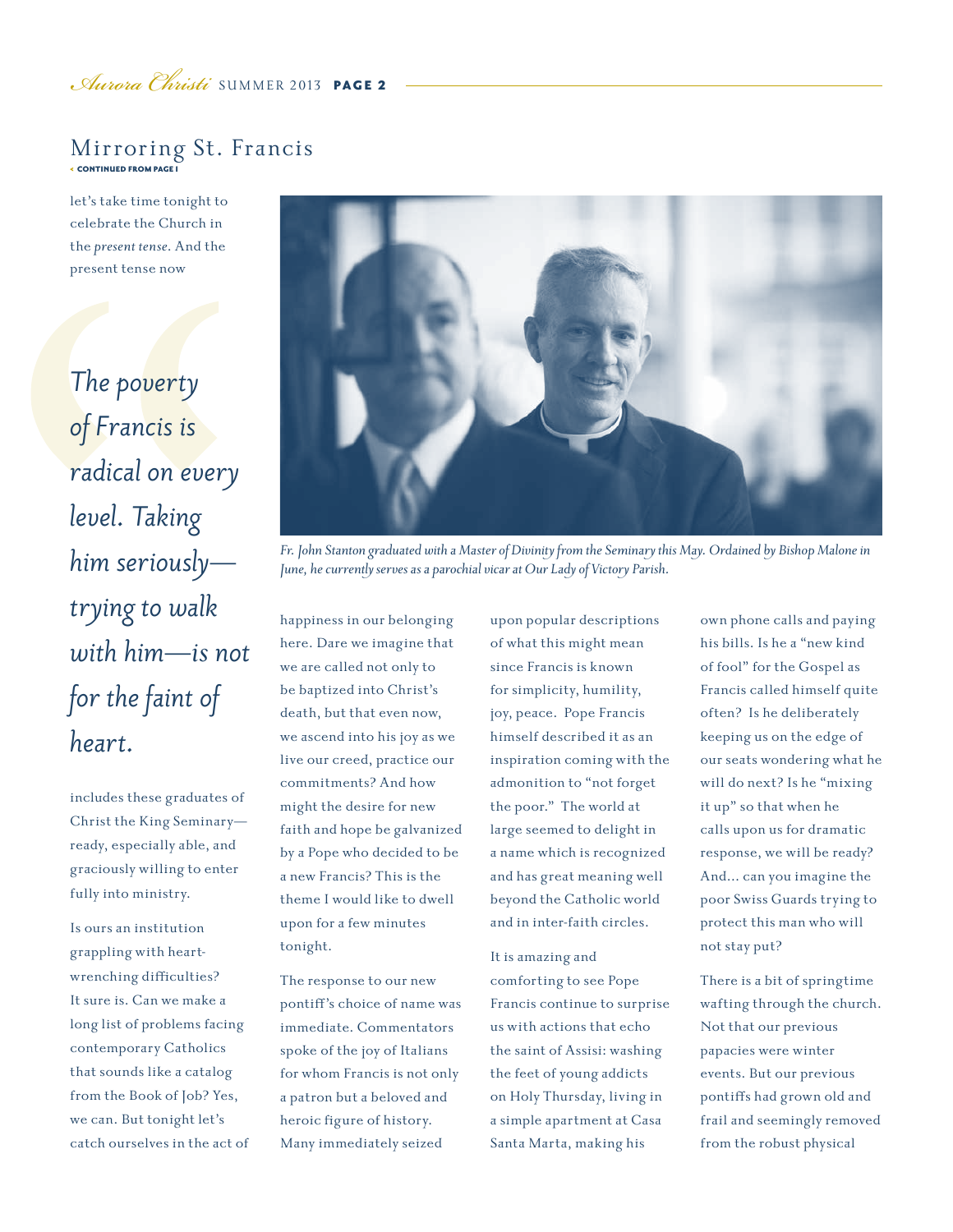# PAGE 3 N<sub>J</sub> V**J**

presence we remember from the early years of John Paul II. But, we stand in some danger here. To you who graduate this evening—who have spent years becoming officially credentialed for important Church ministry—I want to impart a way of thinking about the significance of our new pontiff's name.

As much as I am touched by the popularity of Francis among the multitudes of our saints, I also see that often it is a caricature of Francis of Assisi that first attracts people, I imagine that a Gallup poll would find that many, if asked about the popularity of

*Il Poverello* would respond that he is loved because of his simplicity, his love for animals, his fraternal love for all men and women. I do not believe that most people really love him for his dedication to "Lady Poverty." I think that scares and confuses most folks, but few want to admit that. Failure to admire his spirit of detachment might indicate that you are greedy, self-centered and do not want to be challenged by his example. Thus I worry when secular and some religious commentators start to wax eloquent about Pope Francis wanting to emulate the Poor Man of Assisi. The

poverty of Francis is radical on every level. Taking him seriously—trying to walk with him—is not for the faint of heart.

Tonight, you cross a threshold of qualifying for service in the Church. You come from all states of life and all ranks of the Church's faithful. This is one of the great strengths and virtues of the approach of Christ the King Seminary. This is part of its Franciscan inheritance. When Francis summoned the people to prepare to serve God, he did not limit his concern to the clerics—important as they were and revered as they were. Every rank of the

faithful was included in his movement.

Pope Francis chose his new name in a moment of gracefilled clarity. He is taking his name seriously. If we

*When Francis summoned the people, he did not limit his concerns to the clerics. Every rank of the faithful was included.*

are to respond to the full implications of the program that the name Francesco symbolizes, then we must be willing to probe the ancient wisdom that made the man of Assisi totally consumed with the love of Christ. To know Francis of Assisi is to know one who cannot get enough of the Beloved. He cannot find words enough



*In his closing remarks, Bishop Malone congratulated the degree recipients and honoreees, and said, "I am so proud, as the bishop of Buffalo, that we have such a fine seminary here. Christ the King is truly a precious gem in the life of the Church of Western New York."*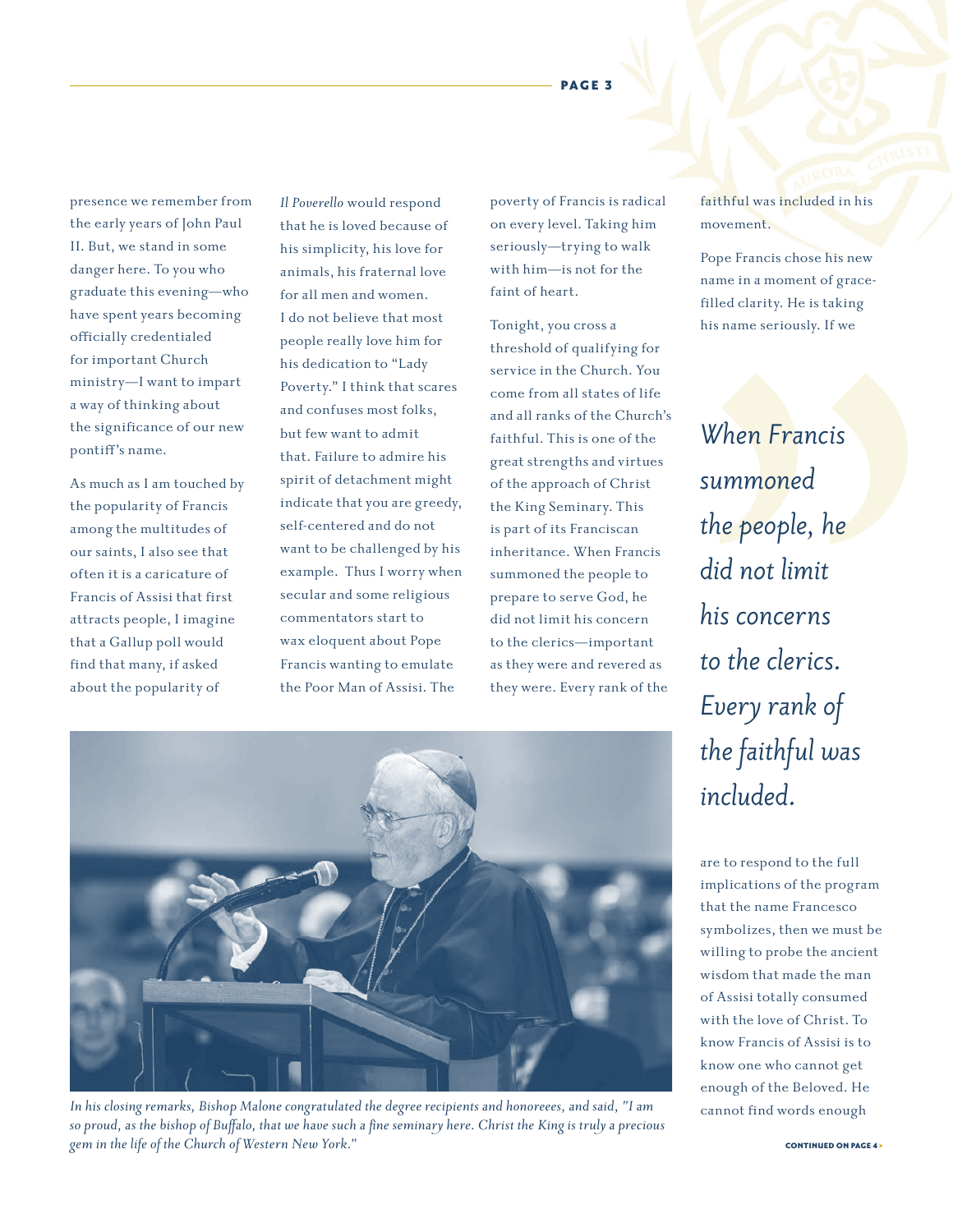### < CONTINUED FROM PAGE 3 Mirroring St. Francis

to speak of Him. He cannot imagine enough ways to mirror him day by day. It was precisely this Christcentered spirit that made Francis probe all possible definitions of poverty.

I believe that it is incredibly important for Christians living in a first world, post-modern, capitalistic/ consumer-centered culture to "get it" when it comes to the poverty of the Gospel. We are tempted to many paths that I believe lead to folly or failure. Radical material impoverishment may be the call of a chosen few. But it is a dangerous path. Too many, feeling that such a so-called "Franciscan" way is just too

hard, miss altogether the truth that Francis used that economic step-down as a visible earthen vessel meant to hold the interior forms of humility, profound reverence for the other—as other, and refusal to place oneself as judge or lord of another's life. These disciplines are costly. One will be mistaken for being weak-willed, or indecisive, or soft, or lacking in standards at times. But such a stance before the world, before all creatures, is what made Francis so beloved. In that vision of a man wholly inflamed by the humility of Christ, we see a possible world of mutuality and peace. We see the beatitudes' "impossible dream."



*Deacon David Clabeaux received the Excellence in Sacred Scripture Award from Sr. Marion Moeser, Chair of the Sacred Scripture Department, at the Seminary's 2013 Commencement. Ordained in 2012, Deacon Clabeaux also received his Master of Arts in Pastoral Ministry.*

We live now in a Church with a suddenly spoken new name as a kind of spiritual North Star. May you carry forward with your diplomas the conviction of hope and peace that our Pope Emeritus, Benedict XVI, expressed in his magnificent farewell address:

*I have felt like St. Peter with the Apostles in the boat on the Sea of Galilee: the Lord has given us many days of sunshine and gentle breeze, days in which the catch has been abundant; [then] there have the times when the seas were rough and the wind against us, as in the whole history of the Church it has ever been and the Lord seemed to sleep. Nevertheless, I always knew that the Lord is in the barque, that the barque of the Church is not mine, not ours, but His—and He shall not let her sink. It is He, who steers her: to be sure, He does so also through men of His choosing, for He desired that it be so. This was and is a certainty that nothing can tarnish. It is for this reason, that today my heart is filled with gratitude to God, for never did He leave me or the Church without His consolation, His light, His love.* 

In that spirit, congratulations and Godspeed. §

*Sr. Margaret Carney, O.S.F., S.T.D., is the 20th President of St. Bonaventure University in Olean. She also serves as the chair of the Board of Directors of the Association of Catholic Colleges and Universities and the Association of Franciscan Colleges and Universities.*

*The entirety of her address can be found on Christ the King Seminary's web site, www.cks.edu.*

### show off your seminary pride: *Purchase items at the CKS online store*

Items such as T-shirts, sweatshirts, mugs, and note cards bearing the CKS logo and seal are available for purchase at the Seminary's on-line store: www. cafepress.com/cks150.



The intent of the store is to make available to our community items of interest for themselves or to give as gifts. A portion of the proceeds benefits the Seminary. §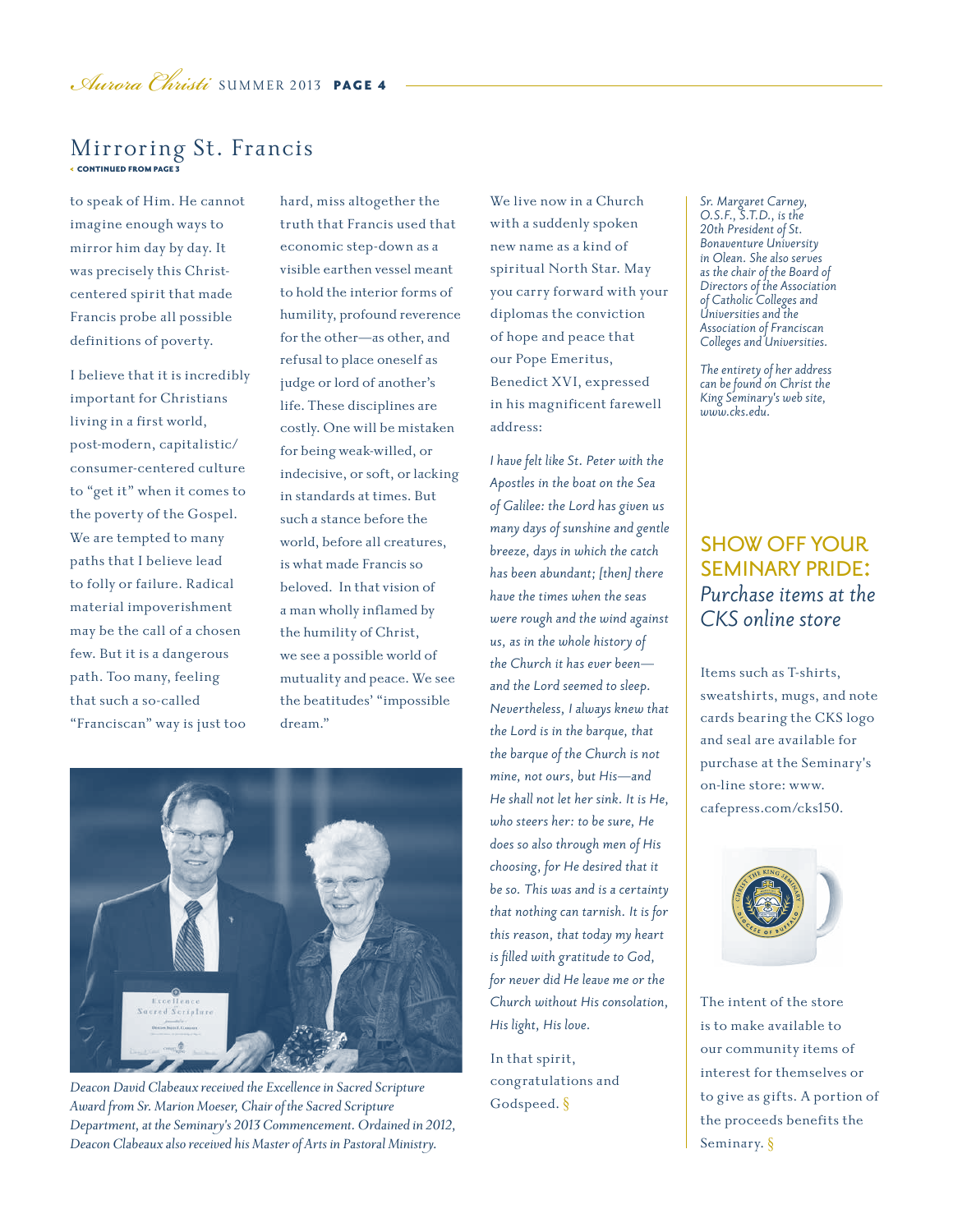# *Middle School Principal of the Year teaches by example*

*By Martin Haumesser*

**Markther he**<br> **Walker is guiding**<br>
students a<br>
principal<br>
at East Aurora Middle is guiding students as principal at East Aurora Middle School, parenting his three children, all under the age of six, or lecturing as a continuing education instructor at Christ the King Seminary, Mark Mambretti's life is all about teaching.

His passion for education is evidenced by four Master's degrees*—*in Pastoral Ministry and Theology from Christ the King Seminary; and in Education and School Administration, both from Canisius College. He has taught at nearly every age level in a variety of subjects, from English in a Catholic elementary school to religious studies at Canisius College and Niagara University to philosophy at Villa Maria College. Wherever the position and whatever the subject, the underlying influence on Mambretti's teaching style is always his Catholic faith, supported by the education he received at the Seminary.

"I've always had a natural and inherent interest in learning about my Catholic faith," he explains. "The Seminary offers a nice balance of theology and ministry*—*the thought and the action. I wasn't there just to get smarter about God; I was also there to



*East Aurora Middle School Principal Mark Mambretti, MAT ('03), MAPM ('04).* Photo courtesy K. Ward

learn how to live in better relationship to Him. That balance helps me to better serve others in whatever role I perform."

#### **Changing course**

Mambretti's path to achieving degrees from the Seminary actually came full circle from a starting point right after high school. The Williamsville native grew up in St. Gregory the Great parish and after graduating from Williamsville South High School, he entered

the John Paul II residence, a former pre-seminary program in the Diocese of Buffalo. While living at the residence he attended Canisius College where he earned an undergraduate degree in history. The program was aimed at helping young men discern the calling to the priesthood and upon graduating from Canisius, he enrolled in the Priestly Formation Program at the Seminary.

"As a seminarian, I loved Christ the King Seminary the camaraderie, the values, the energy of men living in relation to their vocation and the Lord," Mambretti says. "The program fosters deep introspection and I did some real soul-searching while there for which I will forever be a better person."

Mambretti says he took a step back about halfway into the program to make sure the priesthood was what he really wanted to do. He decided to take a break from the Seminary to teach at Catholic elementary school in Buffalo, trusting that God would guide him as he continued to discern his calling.

"The Lord had other plans, as He so often does," Mambretti muses. "He led me on a wonderful journey into a career in teaching and administration."

Mambretti began teaching sixth, seventh and eighth grade English and started attending Canisius College for his Master's degree in education. He became a teacher and director of the boys' component at St. Augustine Scholars, an extended day, year-round program on Buffalo's East Side. Having accrued many credits as a seminarian, Mambretti was just a few credits shy of Master's degrees from the Seminary, so around the same time, he decided to return to the Seminary to earn his degrees.

Drawing on his experience in administration at St. Augustine Scholars, he left to become principal of St. Peter's Catholic School in Lewiston and from there went on to be principal at Nardin Academy elementary school in Buffalo. He has been in his current position as principal in East Aurora since 2008.

CONTINUED ON PAGE 6 >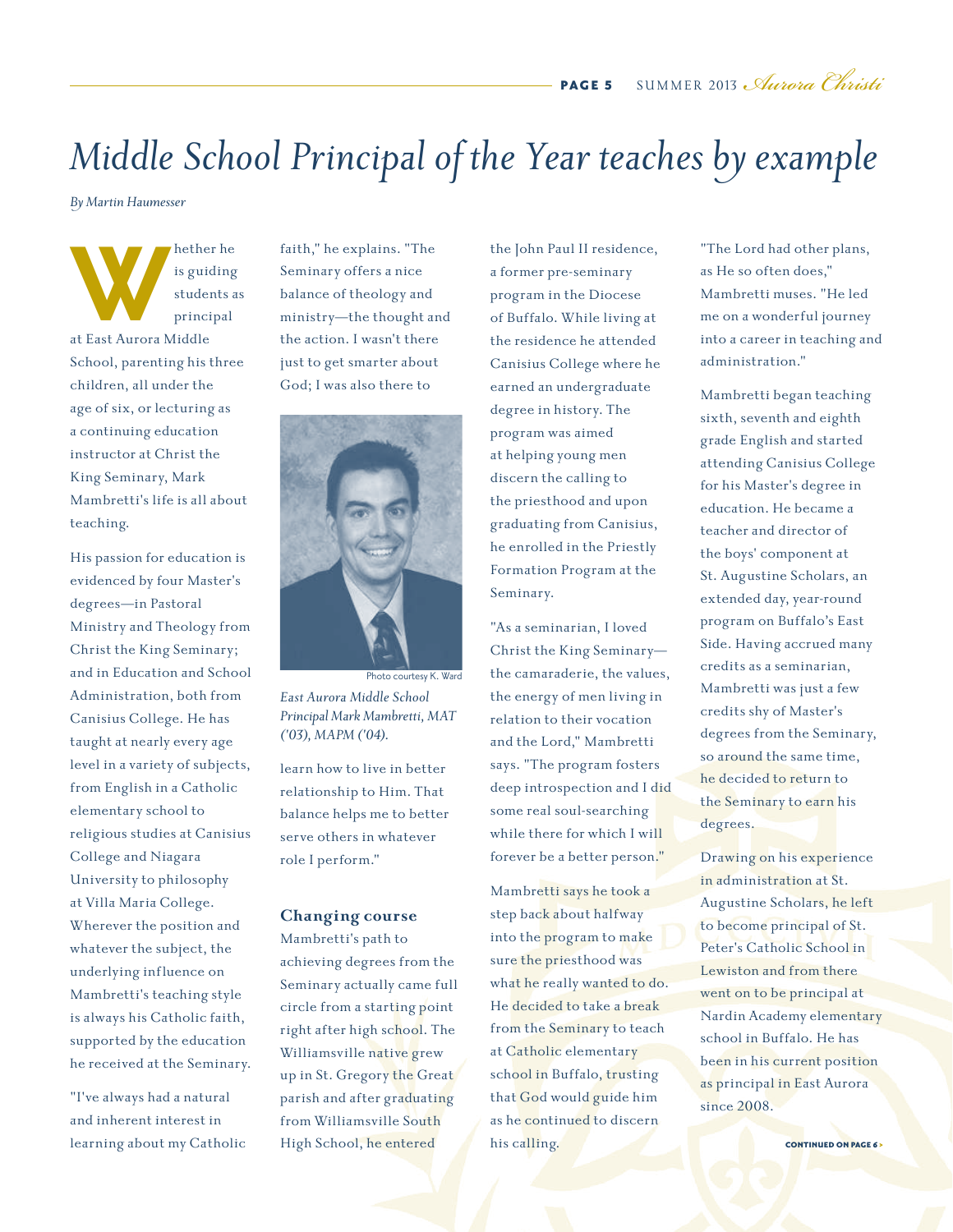### < CONTINUED FROM PAGE 5 Middle School Principal

#### **Without words**

In April 2013, Mambretti was named New York State Middle School Principal of the Year by the School Administrators Association of New York State. The award recognizes a principal who has set the pace, character and quality of education for the children in his or her school and Mambretti is quick to credit the faculty and staff for the recognition. The school also made news last year when it was selected as a 2012 National Blue Ribbon School of Excellence. Mambretti now joins 51

*The Seminary will not only give you the knowledge, it will give you the basis for action, whatever your ministry may be.* other principals from across the country who are eligible for the National Middle School Principal of the Year Award to be announced this fall.

Looking back on his success, Mambretti notes he has been able to take what he learned at the Seminary and bring it into action in his role as principal, interacting with teachers, students and their parents. He quotes St. Francis*—* "Preach the Gospel at all times, use words when necessary"*—*in explaining how he can express his faith in a non-Catholic setting by listening, being compassionate, and forgiving.

"Obviously, as a principal in a public middle school, you can't use your position to proselytize," he explains. "But that doesn't mean you can't live as an example, as someone who embodies Catholic social thought and promotes the dignity of all people, creating an environment of respect and rapport and living in relationship as brother and sister."

**A lesson for others** Mambretti's experience with Christ the King

Seminary is rather unique but he suggests the Seminary is accessible for everyone in the diocese who wants to deepen their faith life, whether it's earning a Master's degree or taking a continuing education course.

"Like anything, the more knowledgeable you become in your faith, the more intimate you can become with it," he says. "The Seminary will not only give you the knowledge, it will help you enrich your own personal spiritual life, offering history and context that will give the basis for action, whatever your ministry may be."

Mambretti continues to teach in the Continuing Education Program at the Seminary, but due to demands of his career and family, he has stepped away from teaching at other area colleges. He sees his teaching as a way of giving back to the Seminary, but also as a way of sharing his faith and helping others on their own unique journeys.

"My favorite course to teach at the Seminary is church history because it demonstrates how men and women throughout the centuries have carried on

Christ's Gospel message in ways big and small," he notes. "I teach the course almost as an exploration of our spiritual family tree as Catholics*—*we see how we are part of something much larger and can draw inspiration from the saints and early Christians."

Mambretti encourages other laity within the diocese to look into all that Christ the King Seminary has to offer, whether a weekend retreat, continuing education course or Master's degree program. He notes that people should not be intimidated even if it has been a while since they have been in school.

"I found, both as a seminarian and as a graduate student, the Seminary makes the material accessible and the faculty are very committed and helpful," he concludes. "You can go as deep with it as you want*—*the Seminary experience enriches how you think, how you pray and how you act." §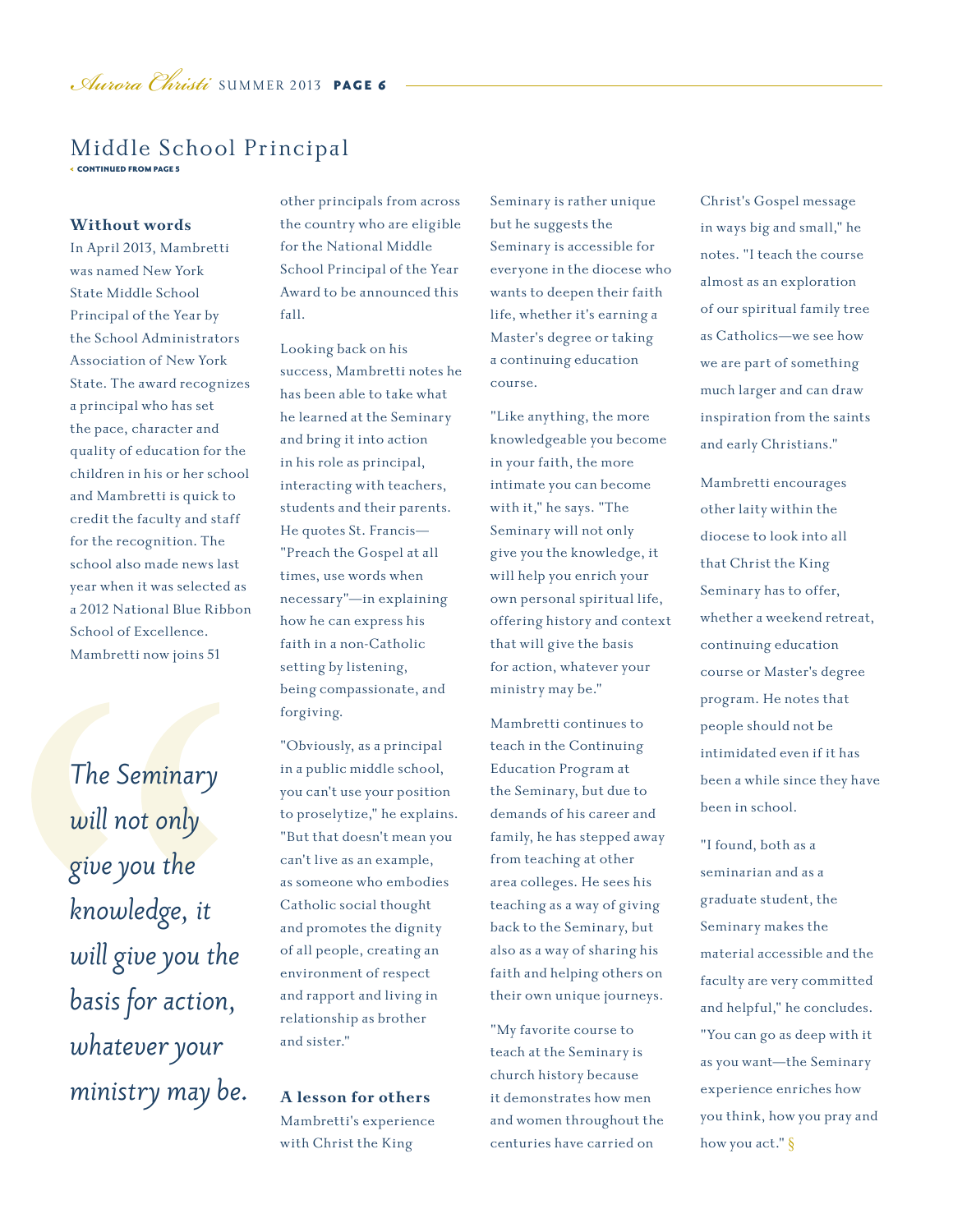# **give...**



**...so** michael **can serve.** Michael LaMarca, seminarian, Program of Priestly Formation, Class of 2016.

**...so** david **can serve.** Deacon David Clabeaux, Queen of Heaven Parish, West Seneca. Master of Arts in Pastoral Ministry, Class of 2013.



**...so** arlene **can serve.** Arlene Zawadzki, Newman Center at UB, Master of Arts in Pastoral Ministry, Class of 2013.

At the forefront of preparing seminarians for their modern priestly ministry, the seminary is also a place of preparation and formation for all who welcome Christ's call.

Deacons. Lay ecclesial ministers. Religious education instructors. Parishioners from every corner of the diocese.

**Give so they can serve.**

## support the 2013 seminary appeal

- > at your parish in September
- > online at **www.cks.edu**
- > by mail
- > call 716-847-8370 or 716-655-7089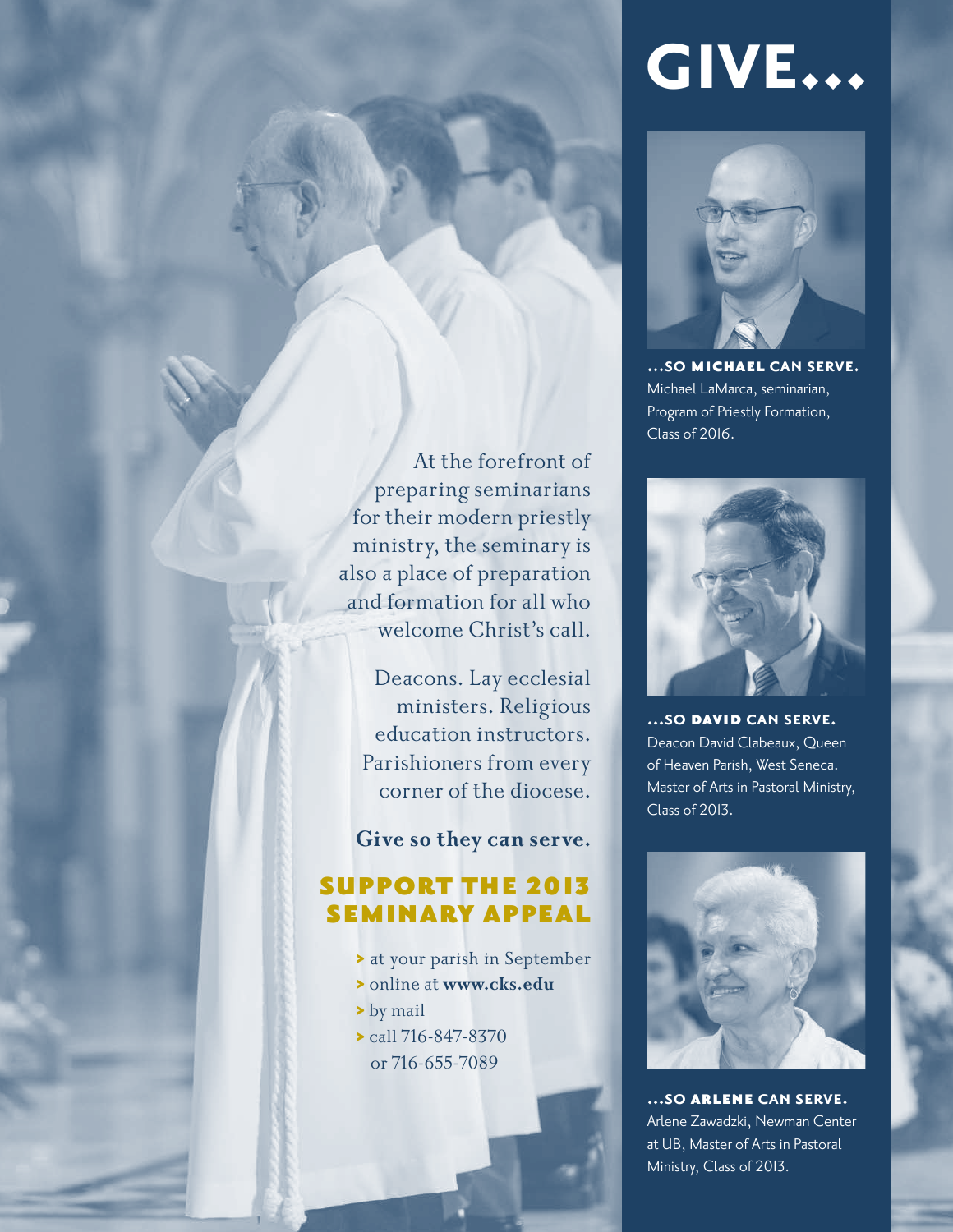# *Pastoral year is next stop on journey to the priesthood Seminarian Sam Giangreco is assigned to Immaculate Conception parish*

*By Martin Haumesser*

**Y**<br>
Solution in the Seminarians Christ the King Seminary<br>
Christ the King Seminary ou might call it an spiritual internship for seminarians. includes a pastoral year as part of the Program for Priestly Formation that places the seminarian in full-time residency at a parish. The pastoral year offers



the seminarian a valuable opportunity to enhance his ministerial skills and apply his seminary education, while he gains hands on experience at the parish level.

At the same time, the parish benefits from the seminarian in residence as he performs various tasks to help out and engages with members of the congregation in different ministries.

Sam Giangreco is in his fifth year of the Priestly Formation Program at the Seminary and he was assigned to Immaculate Conception in East Aurora this past June for his pastoral year. While he has had summer assignments at other churches in the diocese from Strykersville to Niagara Falls*—*the pastoral year is the first time he will reside at a parish, and he will work closely with pastor Rev. Robert W. Wardenski on a daily basis.

"Because of the knowledge and experience I gained at the Seminary, I am more confident than ever in what I can bring to the parish in my pastoral year," Sam explains. "For example, I am going to be a guest speaker at the school in the fall, teaching on a certain virtue each month. My Seminary classes have prepared me well not only to teach these lessons but also to present what we call reflections at Mass."

During the pastoral year, seminarians present reflections at Sunday Mass, during what would normally be the priest's homily. Sam says the reflections help

strengthen his preaching skills, and apply what he learned in a homiletics course at the Seminary. He also points out the importance of the mentoring role the parish pastor plays during the seminarian's pastoral year.

"Father Bob is a great mentor, a great preacher and very experienced as a parish priest," Sam says. "I am learning a great deal, as he is not afraid to tell me when I should do something differently*—*I look up to him in many ways."

Sam notes how everyone at Immaculate Conception parish has been very welcoming which has helped him feel more at home there. "They have been so encouraging and affirming, even before I actually arrived here in June," Sam says.

Prior to entering the Seminary, Sam earned a bachelor's degree in sociology from University at Buffalo where he maintained a high grade point average. He says he finds the academic work at the Seminary to be very challenging but extremely rewarding, with

*The faculty at the Seminary are excellent – they really care for the well-being of the seminarians and want us to succeed.*

teachers and faculty always there to help.

"The faculty at the seminary are excellent*—*they really care for the well-being of the seminarians and want us to succeed," Sam concludes. "I have seen myself change and grow closer to God and feel very confident in my path."

Sam's assignment will take him into late May or early June of 2014. We hope to revisit with Sam to provide an update on his pastoral year in a future issue of this newsletter. §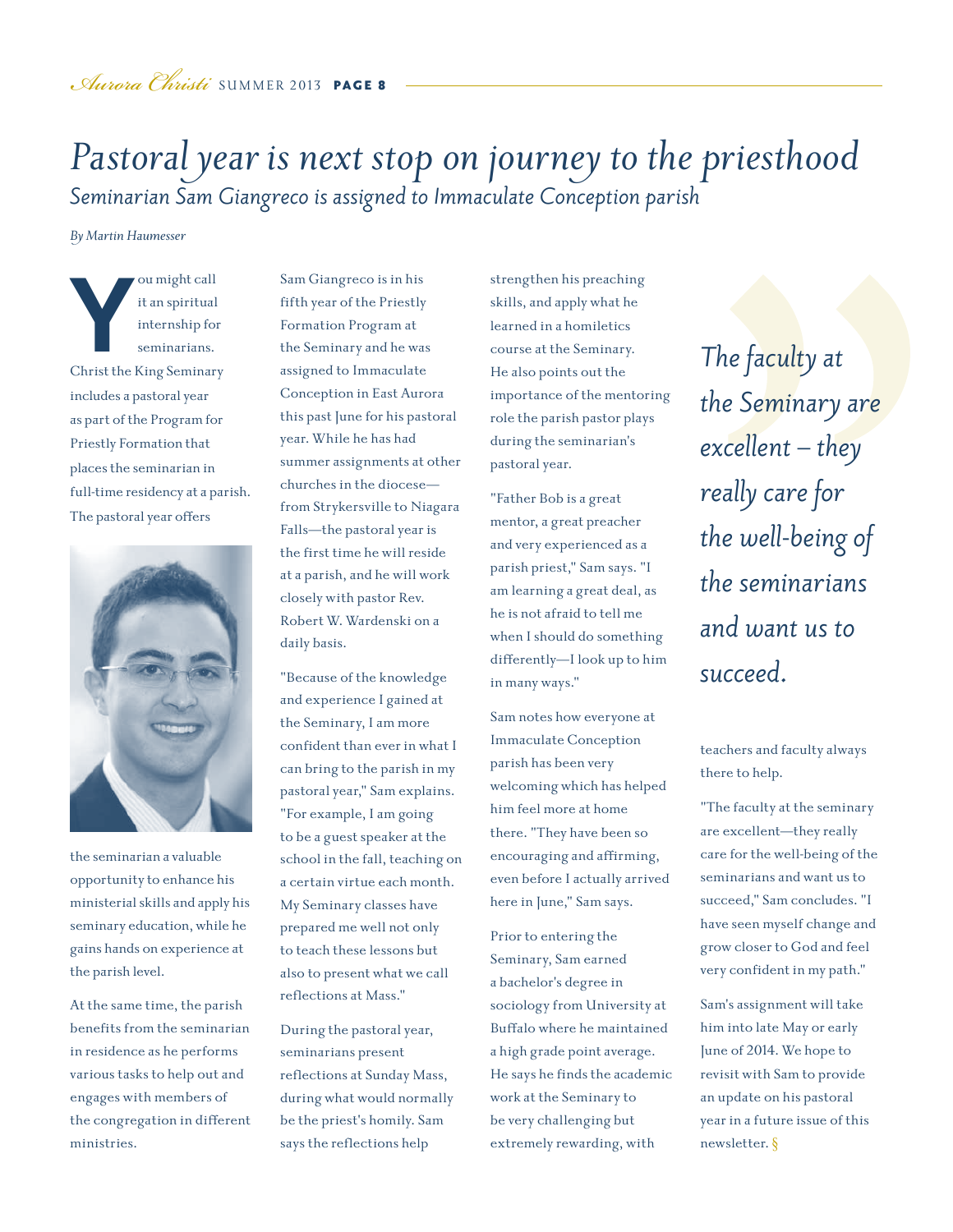

*The Curé of Ars Award*, established by the Seminary's Board of Trustees in 1985, honors those whose lives reflect the qualities of Christian dedication and service that marked the life of St. John Vianney. These honorees give attention to healing those in need of God's reconciling love, contribute their gifts towards pastoral care— especially for the needy and poor — and use the Church as an instrument for the divine-human encounter.

*We are very pleased* to announce that this year we are honoring **Rev. Msgr. J. Patrick Keleher** and **Mr. James H. Grubka.** 

**Rev. Msgr. J. Patrick Keleher** has been a part of the Seminary and strong supporter of vocations

throughout his priestly career, including serving on the Board of Trustees. His work at the Newman Center at the University at Buffalo ministers to our collegeage community, offering spiritual direction in a time when our young people need it most.

**Mr. James H. Grubka** has

been a strong supporter of the Seminary and vocations for many years. He has served as President of the Serra Club, chaired the Seminary golf tournament committee, organized the book sale, and most recently started the Adopt a Seminarian Program. Jim gives of his time, talent, and treasure to many other organizations as well. §

*To sponsor the event or purchase tickets, please contact Susan Burns, Coordinator of Special Events, at (716) 847-8373.*



*The Curé of Ars Awards Dinner, in addition to raising money for the Seminary, provides a venue for seminarians to meet the people that support them.*

# **FALL OPEN HOUSE**



# SATURDAY, OCTOBER 26  $2:00 - 4:00$  P.M.

### TALK WITH FACULTY, PROGRAM DIRECTORS & STUDENTS:

- Learn about masters degrees in theology and ministry
- **Find out about careers in ministry**
- Look into classes for personal enrichment
- Get information on admissions and financial aid

### TAKE A GUIDED CAMPUS TOUR:

 Repeating tours beginning at 2:00 from main parking lot

### TO REGISTER OR FOR MORE INFORMATION CONTACT:

Gayle Angelli, Coordinator of Events and Scheduling (716) 805 1438 or gangelli $@$ cks.edu Or visit the events section at: www.cks.edu

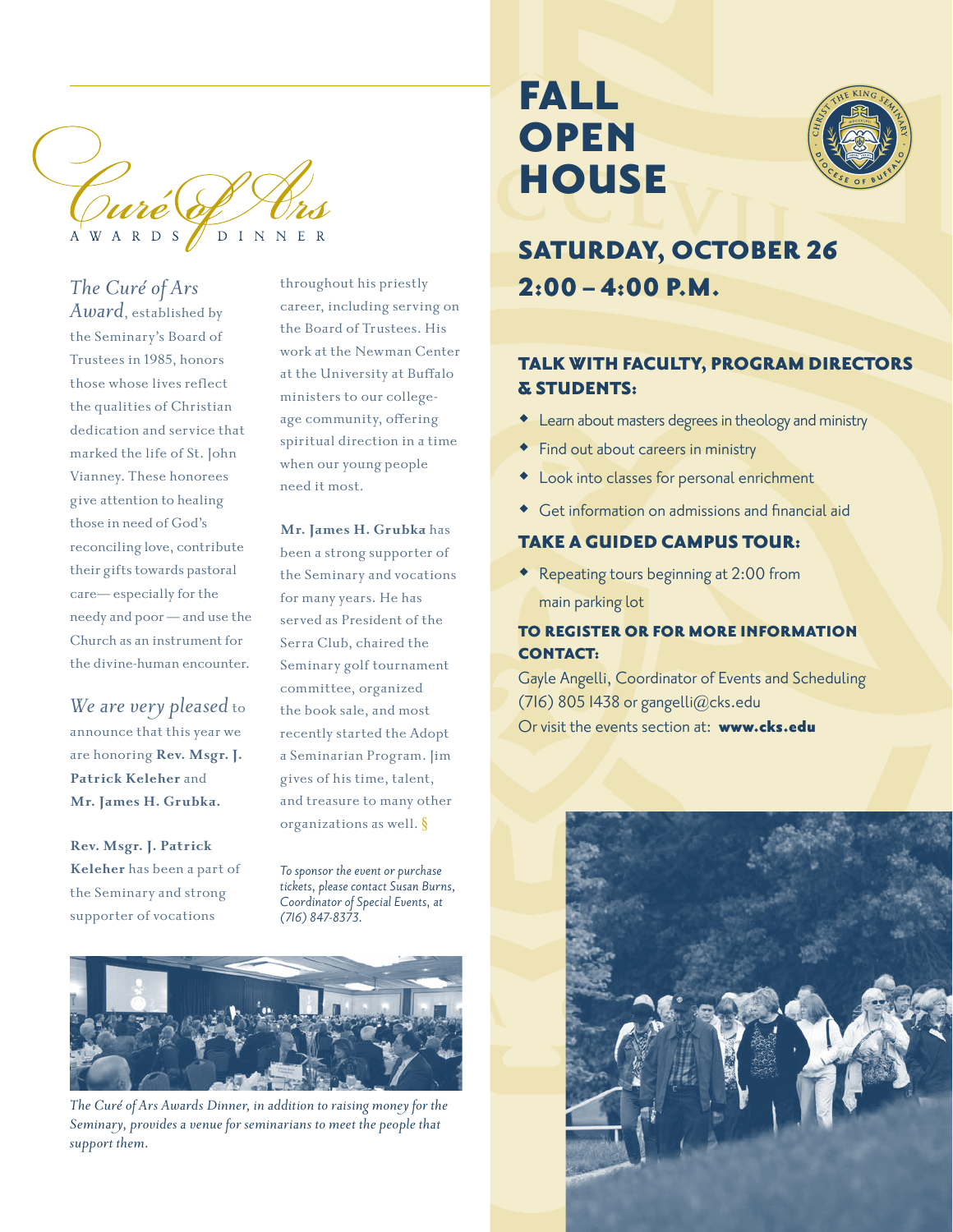# **CKS MATTERS:** *Goings-on at Christ the King*

#### NINE PERMANENT DEACONS ORDAINED

After completing a five-year program of formation and theological studies at Christ the King Seminary, nine permanent deacons were ordained by Bishop Malone in St. Joseph's Cathedral on June 15, 2013.

Joining the more than 120 other permanent deacons in the Diocese of Buffalo are Deacon Paul Augustyn of Elma; Deacon Thomas Friedman, Jr., of East Amherst; Deacon Mark Kehl of Bliss; Deacon Francis Lagona of Tonawanda; Deacon Marc Leaderstorf of Alden; Deacon V. Gregory Moran

of Hamburg; Deacon David Rotterman of Lancaster; Deacon Miguel Santos of Lancaster; and Deacon John Wlos of Eden. §

#### 2013 REV. MERRICK BEDNAR GOLF TOURNAMENT

One hundred fifty-six golfers teed off on Friday, May 31, 2013 at the Seminary's 10th annual golf tournament at The Links at Ivy Ridge in Akron, NY. One of the Seminary's major fundraisers, the tournament raised over \$71,000. All proceeds from the tournament benefit the education of future priests, deacons, and lay ministers at Christ the King Seminary. §



*Deacon V. Gregory Moran accepts obedience to the Bishop as part of his ordination to the permanent diaconate.*



*Candidates for the diaconate lie prostrate as the Litany of the Saints is recited.*

#### RECENT FACULTY ACHIEVEMENTS

**Dr. Dennis Castillo**, Academic Dean and professor of Church History, chaired a panel on Catholicism in Western New York at the Spring meeting of the American Catholic Historical Association, which met from April 4-6, 2013. Topics included the work of the Scalabrian Fathers at St. Anthony's Church in Buffalo, the Diocesan Labor College in Buffalo, and ecumenism in the Diocese of Rochester.

On June 16, 2013 **Rev. Peter Drilling** presented a paper at the 40th Lonergan Workshop at held at Boston College. The topic was: "Themes of Bernard Lonergan's Lectures During and Shortly After the Second Vatican Council and Their Relation to Today's New Evangelization." §

#### ALUMNI NOTES

**Msgr. Michael J. Delaney**, Class of 1985, was appointed from Administrator to

Pastor at Holy Cross Parish, Olyphant, and Blessed Sacrament Parish, Throop in the Diocese of Scranton.

#### **Paul E. Lubienecki**,

MAPM '92, received his Ph.D. in history from Case Western Reserve University in Cleveland, Ohio. His dissertation, "The American Catholic Diocesan Labor Schools: An Examination of Their Influence on Organized Labor in Buffalo and Cleveland" illuminates the development of labor schools operated by the laity. His research relfects a unique American interpretation of Church doctrine tailored specifically to conditions in the United States.

**Rev. Stephen Anderson**, Class of 1979, passed away March 25, 2013 in Meadville, Pennsylvania. Fr. Anderson was pastor of Our Lady Queen of the Americas Parish, Conneaut Lake. §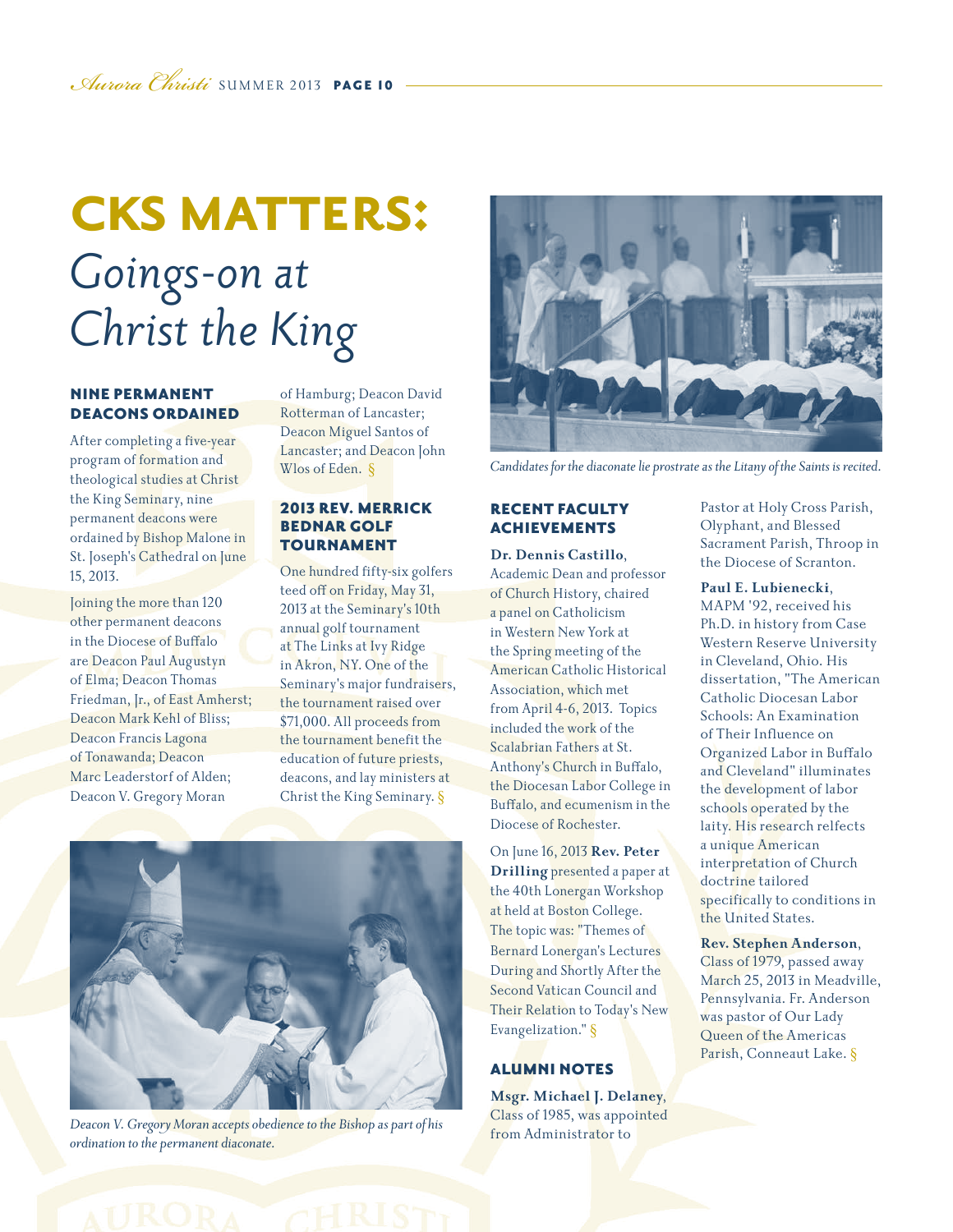## CONTINUING EDUCATION COURSES OFFERED FOR FALL 2013

**CE-HT14: A History of the Office & Ministry of the Papacy** Dcn. Gary Andelora, Tuesdays 6:30-8:30 PM 10 weeks, 9/10-11/12

**CE-HT15-5W: 20th Century Christian Witnesses** Dcn. Don Weigel, Mondays 6:30-9:00 PM 4 weeks, 9/16-10/7

**CE-MO19: Man & Woman He Created Them: Theology of the Body** Mario Vinti, Wednesdays 6:30-8:30 PM 10 weeks, 9/11-11/13

**CE-PS40: Discovering Your Spiritual Side Through Myers Briggs** Sr. Shawn Czyzycki, Tuesdays 6:30-8:30 PM 10 weeks, 9/10-11/12

**CE-PS41: The Social Encyclicals Framework for Workers & Catholic Labor Education** Paul Lubienecki, Mondays 6:30-8:30 PM 10 weeks, 9/9-11/18 (no class 10/14)

**CE-PS42: Spirituality & Pathways of Prayer** Jan Sheridan, Thursdays 6:30-8:30 PM 10 weeks, 9/12-11/14

**CE-SS16: The Theology of the Old Testament Covenant** Rev. Mark Kreis, Tuesdays 9:30-11:30 AM 10 weeks, 9/10-11/12

**CE-SY33: More History and Thought of Vatican II** Rev. John Mack, 5 weeks, TBA

**CE-SY34-5W: Why Be Catholic?** Dcn. Don Weigel, Mondays 6:30-8:30 PM 5 weeks, 10/21-11/18

*For further information or to register, please view the full course brochure on our web site, www.cks.edu.*



# UPCOMING EVENTS AT YOUR SEMINARY

(All events at Christ the King Seminary in East Aurora, NY unless otherwise noted.)

AUGUST 26 Graduate classes begin

SEPTEMBER 9 Continuing Education classes begin

OCTOBER 2, **5:30 pm** Curé of Ars Awards Dinner | Hyatt Regency, Buffalo

OCTOBER 4, **7 pm** Fr. Thomas Dailey Lecture "Divine Presence in an Evolving Universe" Presented by Msgr. Edward Ciuba *Free-will offering taken; reservations are not required.*

OCTOBER 4-5 Retreat: "Divine Presence in an Evolving Universe" Facilitated by Sr. Sharon Goodremote *Call Douglas George at (716) 655-7091 for further information.*

OCTOBER 5, **9:30 am** Acolyte Mass

OCTOBER 25, **7 pm** Ordination to the Transitional Diaconate

OCTOBER 26, **2-4 pm** Open House

NOVEMBER 9**, 9 am-2:30 pm** Workshop: "Disciples Called to Worship" *Call Douglas George at (716) 655-7091 for further information.*

DECEMBER 8, **4 pm** Advent Solemn Choral Vespers Service